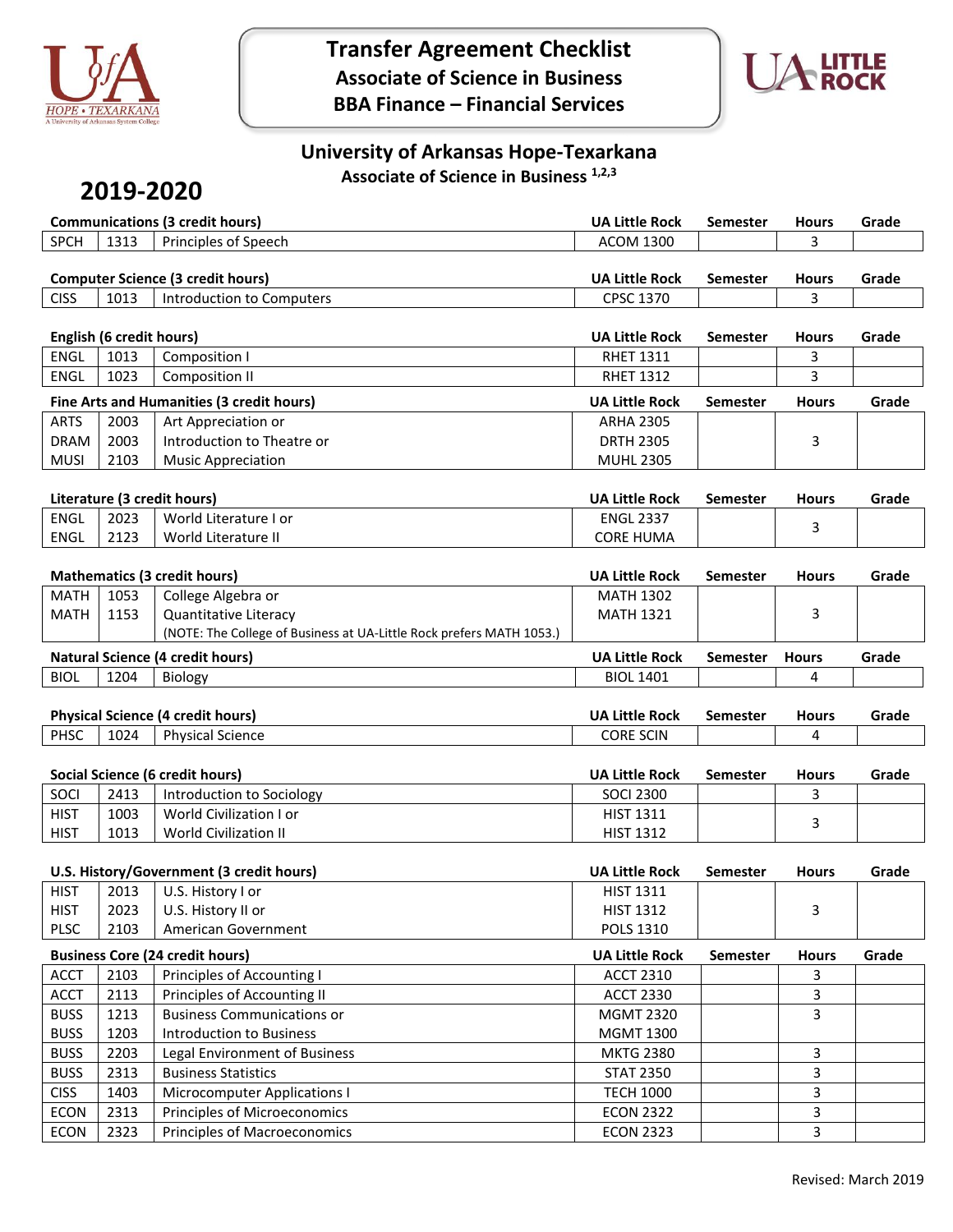

**Transfer Agreement Checklist Associate of Science in Business BBA Finance – Financial Services**



**UAHT Total Hours: 62**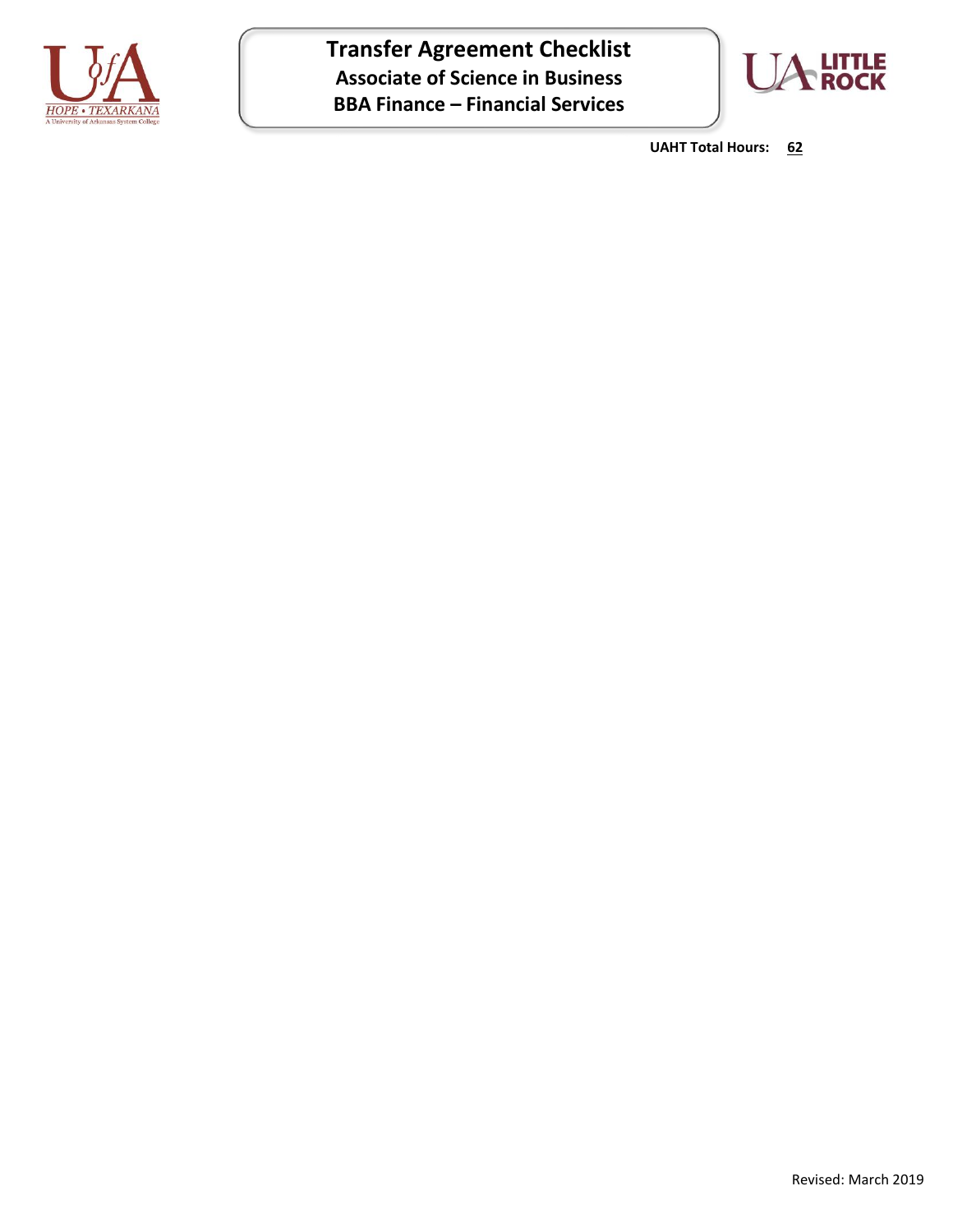



#### **University of Arkansas at Little Rock**

**Bachelor of Business Administration – Finance – Financial Services<sup>4</sup> 2019-2020**

|             | <b>Professional Business Courses (28 credit hours)</b> | <b>Semester</b>                            | <b>Hours</b> | Grade |  |
|-------------|--------------------------------------------------------|--------------------------------------------|--------------|-------|--|
| <b>BSAD</b> | 2010/4010                                              | Career Catalyst <sup>6</sup>               |              |       |  |
| <b>BSAD</b> | 3100                                                   | <b>Business Professionalism</b>            |              |       |  |
| <b>BINS</b> | 3305                                                   | <b>Management Information Systems</b>      |              | 3     |  |
| <b>BINS</b> | 3352                                                   | Data Analysis and Visualization            |              | 3     |  |
| <b>BINS</b> | 3380                                                   | <b>Business Communication</b>              |              | 3     |  |
| <b>ECON</b> | 3355                                                   | <b>Quantitative Business Analysis</b>      |              | 3     |  |
| <b>FINC</b> | 3310                                                   | <b>Business Finance</b>                    |              | 3     |  |
| <b>MGMT</b> | 3300                                                   | Principles of Management                   |              | 3     |  |
| <b>MGMT</b> | 3304                                                   | <b>Operations Management</b>               |              | 3     |  |
| <b>MGMT</b> | 4380                                                   | <b>Business Strategy (Capstone Course)</b> |              | 3     |  |
| <b>MKTG</b> | 3350                                                   | <b>Principles of Marketing</b>             |              | 3     |  |

| <b>Finance – Financial Services Major Requirements (12 credit hours)</b> |      |                                           | Semester | <b>Hours</b> | Grade |
|--------------------------------------------------------------------------|------|-------------------------------------------|----------|--------------|-------|
| <b>FINC</b>                                                              | 3330 | Principles of Insurance                   |          |              |       |
| <b>FINC</b>                                                              | 3340 | <b>Financial Markets and Institutions</b> |          |              |       |
| <b>FINC</b>                                                              | 3350 | <b>Investment Analysis</b>                |          |              |       |
| <b>FINC</b>                                                              | 4360 | Risk Management                           |          |              |       |

|             | <b>Finance Electives (15 credit hours)</b> | <b>Semester</b>                                                            | <b>Hours</b> | Grade |  |
|-------------|--------------------------------------------|----------------------------------------------------------------------------|--------------|-------|--|
| <b>ACCT</b> | 3321                                       | Federal Taxation I or                                                      |              |       |  |
| <b>FINC</b> | 4320                                       | Bank Financial Management or                                               |              |       |  |
| <b>FINC</b> | 4341                                       | Commercial Property and Liability or                                       |              |       |  |
| <b>FINC</b> | 4362                                       | Derivatives or                                                             |              |       |  |
| <b>FINC</b> | 4363                                       | Financing Entrepreneurial Ventures or                                      |              |       |  |
| <b>FINC</b> | 4364                                       | Employee Benefits or                                                       |              |       |  |
| <b>FINC</b> | 4371                                       | Real Estate Finance and Investment or                                      |              | 15    |  |
| <b>FINC</b> | 4380                                       | Portfolio Management or                                                    |              |       |  |
| <b>FINC</b> | 4383                                       | Applied Equity Analysis or                                                 |              |       |  |
| <b>FINC</b> | 4396                                       | Cooperative Education or                                                   |              |       |  |
| <b>FINC</b> | 4399                                       | Independent Study                                                          |              |       |  |
|             |                                            | (Note: No more than 2 courses (6 hours) can be taken from: FINC 4341, FINC |              |       |  |
|             |                                            | 4396, FINC 4360, and ACCT 3321.)                                           |              |       |  |

| Electives (6 credit hours) |                                    | Semester | Hours | Grade |
|----------------------------|------------------------------------|----------|-------|-------|
|                            | Unrestricted Electives             |          |       |       |
|                            | <b>UA Little Rock Total Hours:</b> |          | 58    |       |

#### Total Hours: 120<sup>5</sup>

<sup>1</sup> See your advisor at University of Arkansas Hope-Texarkana for degree and graduation information.

<sup>2</sup> UA Little Rock transfer course designations are either guaranteed by ACTS (acts.adhe.edu) or have been approved as a substitution by UA Little Rock. Unless otherwise noted, courses for which no UA Little Rock equivalent course is listed would transfer in as elective credit.

<sup>3</sup> Students completing the Associate of Science in Business degree requirements, as shown above, with minimum 2.25 cumulative GPA and a grade of C or greater in Composition II and College Algebra, will have satisfied the UA Little Rock Lower Level Core requirements and will be admitted to the College of Business and the Bachelor of Business Administration degree program as a junior.